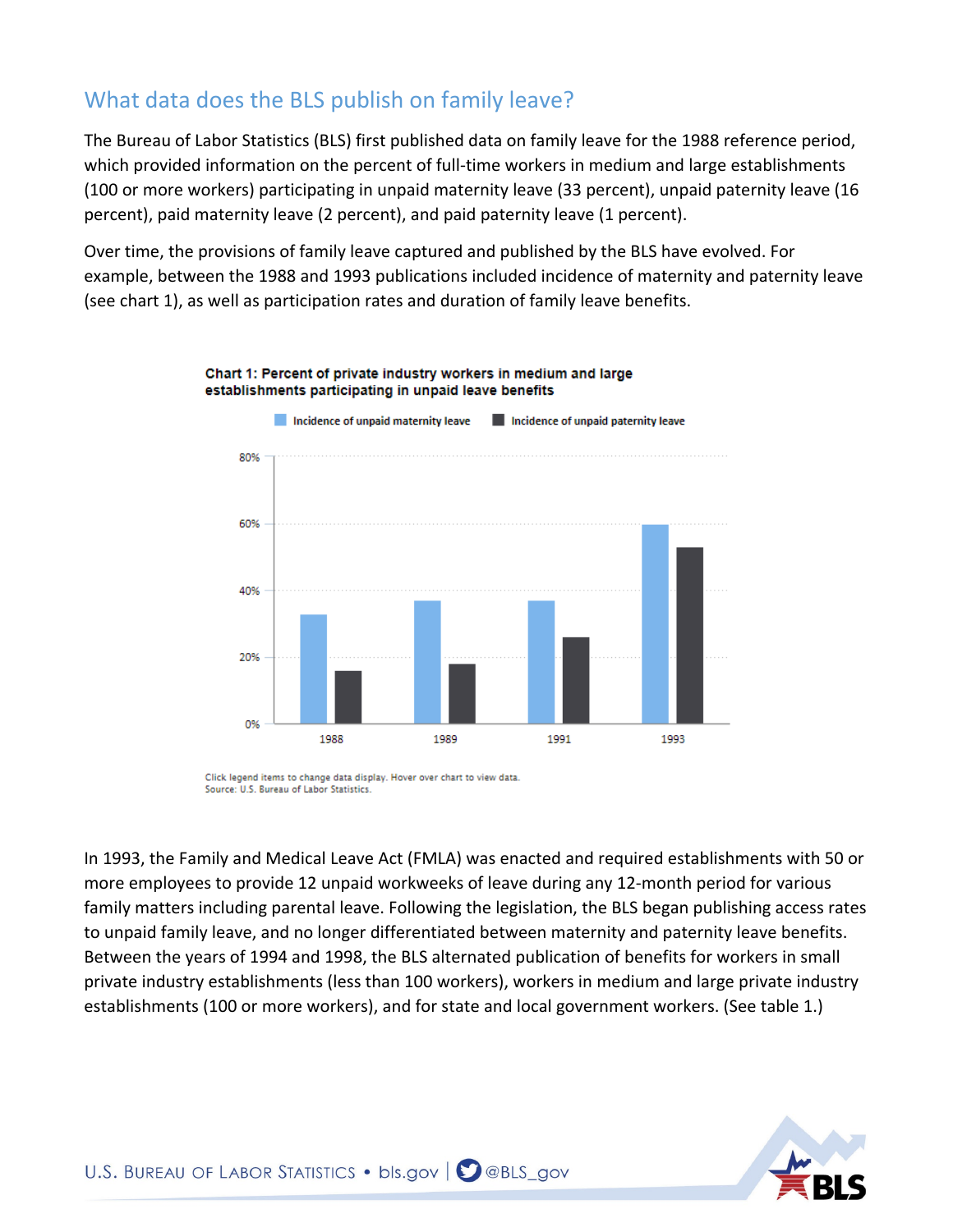|                                                                                                                                                           | <b>Private industry workers</b>                 |               |                                                                 |               |                                              |               |
|-----------------------------------------------------------------------------------------------------------------------------------------------------------|-------------------------------------------------|---------------|-----------------------------------------------------------------|---------------|----------------------------------------------|---------------|
|                                                                                                                                                           | Small establishments (less than<br>100 workers) |               | <b>Medium and large establishments (100</b><br>workers or more) |               | <b>State and local government</b><br>workers |               |
| Year                                                                                                                                                      | <b>Paid</b>                                     | <b>Unpaid</b> | Paid                                                            | <b>Unpaid</b> | Paid                                         | <b>Unpaid</b> |
| 1994                                                                                                                                                      | 2%                                              | 47%           |                                                                 |               | 4%                                           | 93%           |
| 1995                                                                                                                                                      |                                                 |               | 2%                                                              | 84%           |                                              |               |
| 1996                                                                                                                                                      | 2%                                              | 48%           |                                                                 |               |                                              |               |
| 1997                                                                                                                                                      |                                                 |               | 2%                                                              | 93%           |                                              |               |
| 1998                                                                                                                                                      |                                                 |               |                                                                 |               | 4%                                           | 95%           |
| <b>Footnotes:</b><br>(1) Availability denotes rate of workers that are eligible to participate in family leave and have met all eligibility restrictions. |                                                 |               |                                                                 |               |                                              |               |
| Note: Dash indicates estimates were not published for the reference year. Sum of paid and unpaid leave does not necessarily sum                           |                                                 |               |                                                                 |               |                                              |               |
| to 100 percent as workers may have one or both plan benefits available to them.                                                                           |                                                 |               |                                                                 |               |                                              |               |
| Source: U.S. Bureau of Labor Statistics, National Compensation Survey                                                                                     |                                                 |               |                                                                 |               |                                              |               |

### Table 1. Availability $(1)$  of family leave benefits for reference years 1994 - 1998

Estimates on family leave were not published between the years 1999 and 2004, but resumed publication in 2005 for private industry workers and in 2008 for state and local government workers. Estimates for civilian workers, the combination of the private and public economic sector workers, were also added in 2008. (See chart 2 and 3.)

### Chart 2. Percent of workers with access to paid family leave benefits by ownership, 2005-2021



Click legend items to change data display. Hover over chart to view data. Source: U.S. Bureau of Labor Statistics, National Compensation Survey.

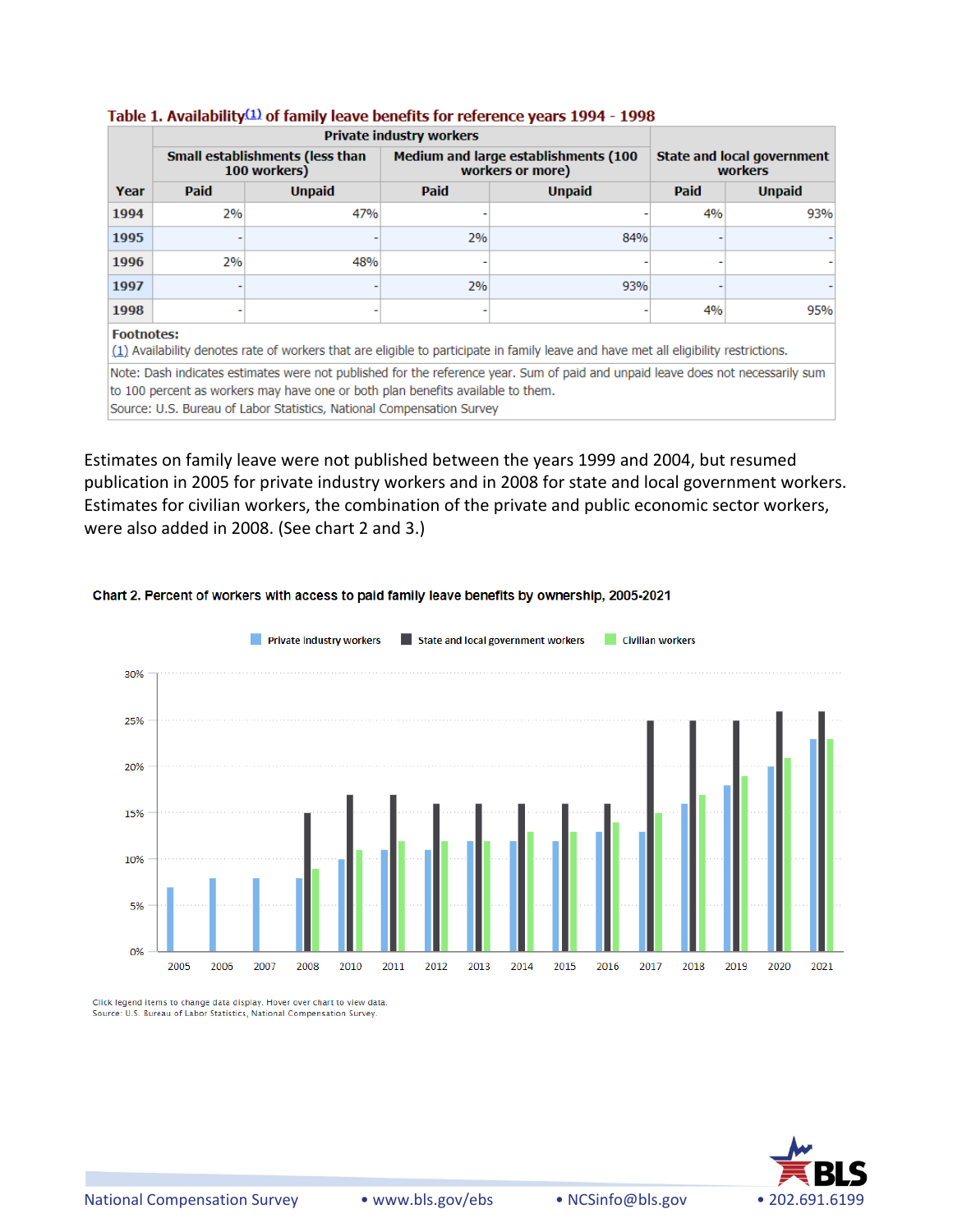

#### Chart 3. Percent of workers with access to unpaid family leave benefits by ownership, 2005-2021

Click legend items to change data display. Hover over chart to view data. Source: U.S. Bureau of Labor Statistics, National Compensation Surver

In March 2021, 23 percent of civilian workers had access to paid family leave and 89 percent had access to unpaid family leave. Twenty-three percent of private industry workers had access to paid family leave and 89 had access to unpaid family leave. Amongst state and local government workers, 26 percent had access to paid family leave and 94 had access to unpaid family leave.

Additional data by worker (such as union, nonunion, full-time, part-time, average wage categories) and establishment (industry, size, geographic location) characteristics are available for civilian workers, private industry workers, as well as state and local government workers. See ["Employee Benefits in the](file://ocwcfile/ncs/ebs/benefits/2021/home.htm)  [United States –](file://ocwcfile/ncs/ebs/benefits/2021/home.htm) March 2021" and the [glossary of terms](file://ocwcfile/ncs/ebs/national-compensation-survey-glossary-of-employee-benefit-terms.htm) for more information on employee benefits.

Chart 4 provides the percent of civilian workers with access to family leave benefits by occupational group for the March 2021 reference period.



Click legend items to change data display. Hover over chart to view data. Source: U.S. Bureau of Labor Statistics, National Compensation Survey